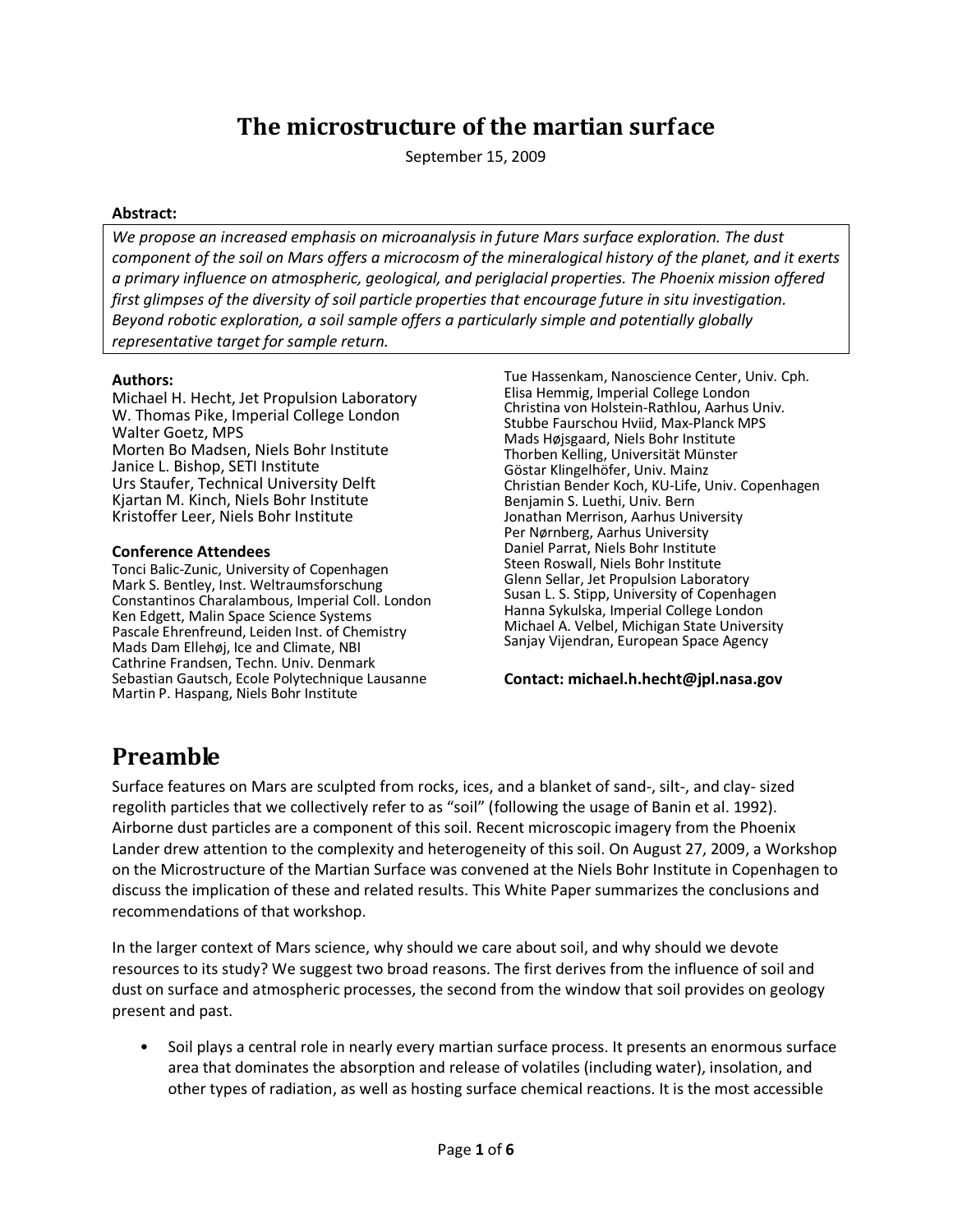abode for any aspiring martian biology and offers a mechanism to disperse prebiotic and biotic material. Wind activated, soil particles sandblast rocks, modifying surface texture and promoting erosion (e.g. Greeley et al., 1992, Bridges et al., 1999). In the atmosphere, dust modulates and disperses sunlight, profoundly affecting surface temperature and climate, and it provides nucleation sites for precipitation (e.g. Zurek et al. 1992). On the surface, soil regulates albedo (e.g. McCord and Adams, 1969; Singer, 1982), further influencing climate, and provides an effective thermal blanket that determines the form of subsurface processes ranging from polygon formation at high latitudes (Mellon et al. 2008) to thin layers of liquid water formation (Farmer 1976).

• Particle size distributions, spectroscopic properties, and surface textures of the soil bear witness to the erosion and subsequent alteration of surface materials across the planet and throughout time. The apparent spectroscopic uniformity of dust across the surface of the planet suggests that a single sample could provide a global insight into the history of Mars. Studies of the microstructure of the soil at a range of sites across the planet will help quantify this uniformity. If it can be confirmed that the dust and soil are globally representative, it will greatly enhance the relevance of any analysis of such a sample returned to Earth.

Accordingly, we recommend a program of geological and atmospheric investigations of the planet Mars, focused on fine particles and supplemented by laboratory and theoretical study.

# 1. Major questions and investigations

Results from the Phoenix microscopy experiments suggest that even a single soil sample reflects the diversity of source material on Mars, and may hold clues to the global geological and atmospheric history of the planet. The soil is primarily basaltic in character (e.g. Bell et al. 2000; Goetz et al. 2005;

Madsen et al. 2009) though nanophase iron oxides are believed to be responsible for the characteristic reddish color (e.g. Morris et al. 2006). Under a microscope, it was found to contain a bimodal distribution of particles, with various small sand-sized particles dispersed in a matrix of clay and silt-sized red powder (Figure 1 from Goetz et al. 2009a). Workshop attendees whimsically settled on the acronym URD (Ubiquitous Red Dust) to refer to the fine supporting matrix, and we will follow that practice here. Most of the larger particles were subrounded and frosted, with varying degrees of roughness, suggesting transport by saltation. Blacks and browns dominate the coloring, with the latter tending to be glassy, translucent and



Figure 1: Different types of Phoenix soil particles. All images are at the same scale (500  $\mu$ m wide). Yellow arrows specify silt- to sand-sized grains (dotted arrows: class b, solid arrows: class c) White arrows specify white fines (class d). The red fines have a low bulk density and are not specifically marked, as they are pervasive (see especially a and c). The grains make up ~ 80 wt% of the soil.

less magnetic. The remainder was white flaky material, possibly salts. The atomic force microscope revealed that at least some of the red fines are platy and reminiscent of phyllosilicates, though angular and spheroidal particles were also seen.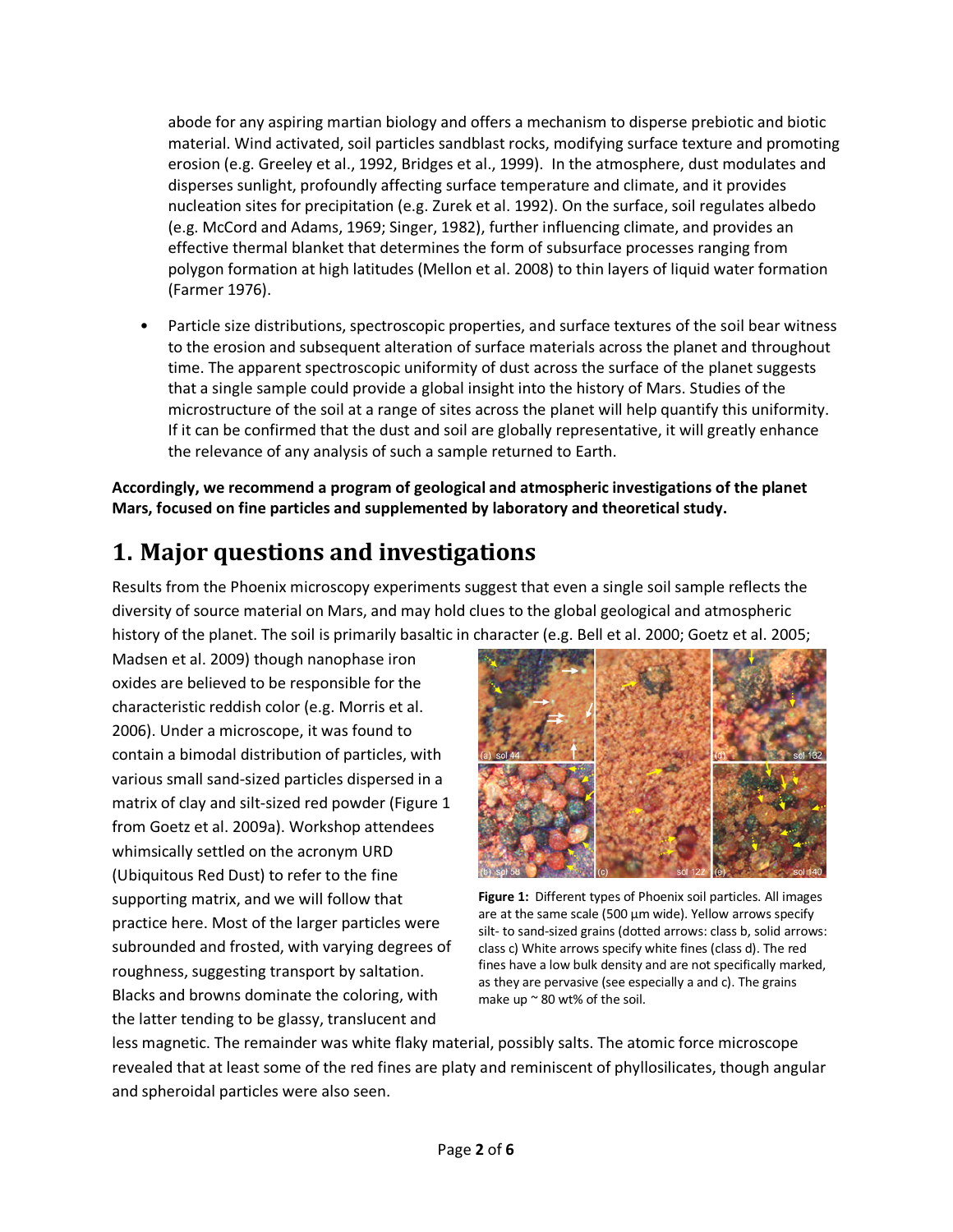Striking among the Phoenix results was the finding that the Martian soil is highly deficient in fine particles compared to terrestrial soils (Pike et al. 2009; Smith et al. 2009; Goetz et al. 2009b), including Mars analogues such as JSC-Mars 1, even allowing for the formation of agglomerates. The sub-5-μm dust seen in the Martian atmosphere represents less than 0.5% of the Phoenix soil composition. The URD ranged up to 7 μm in size, some ten times larger than the fines commonly seen in terrestrial soils. These reddish particles have the same spectral signature as that of the Martian dust observed from orbit. They comprise about 20% by mass of the soil. The morphology and coloration is suggestive of chemical weathering, consistent with palagonitization (e.g. Allen et al. 1981; Morris et al. 1993; Schiffman et al., 2002; Bishop et al. 2007).

While the URD dominates the soil spectroscopically, a mineralogically distinct population of larger grains accounted for 80% of the dust by mass, with a median particle size by cumulative mass of  $90±10 \mu m$ . These grains have a range of colorations, and textures that vary from rough and dark to translucent and smooth as shown in Figure 1. These are similar to soil particles observed by the Mars Exploration Rover (MER) microscopic imager (MI) at Gusev (Herkenhoff et al., 2004). The morphology is suggestive of aeolian weathering, probably through saltation. Moreover, a break in the cumulative mass plot suggests that the formation processes of the two populations did not occur at the same place and time, as shown in Figure 2 (Pike et al. 2009). A plausible conclusion is that aoelian processes are ongoing, while palagonitization is an earlier process.



Figure 2: Particle size distribution from Phoenix optical and atomic force micrographs compared to various terrestrial samples (from Bittelli et al 1999). The Phoenix sample is deficient in fines (Pike et al 2009).

For clay-sized particles in general, Phoenix found less than < 0.1% by mass of that generally seen on Earth. This result constrains the contact with liquid water to an upper limit of 10,000 years, assuming the fastest terrestrial rates of clay formation, a result consistent with previous dust analyses (Goetz et al. 2005) and the hypothesis of Bibring et al. (2006) that such material formed in the "siderikian" epoch of anhydrous ferric oxide formation.

With this information in hand, workshop participants posed the following questions:

- Question 1: What is the relationship between the airborne dust, surface soil, and the present-day rock mineralogy, on Mars in general and at particular sites?
- Question 2: What weathering and alteration processes are occurring presently? What is the contribution of aqueously altered material to the soil?
- Question 3: What does the microstructure of soil tell us about the spatial extent and time scale of water activity?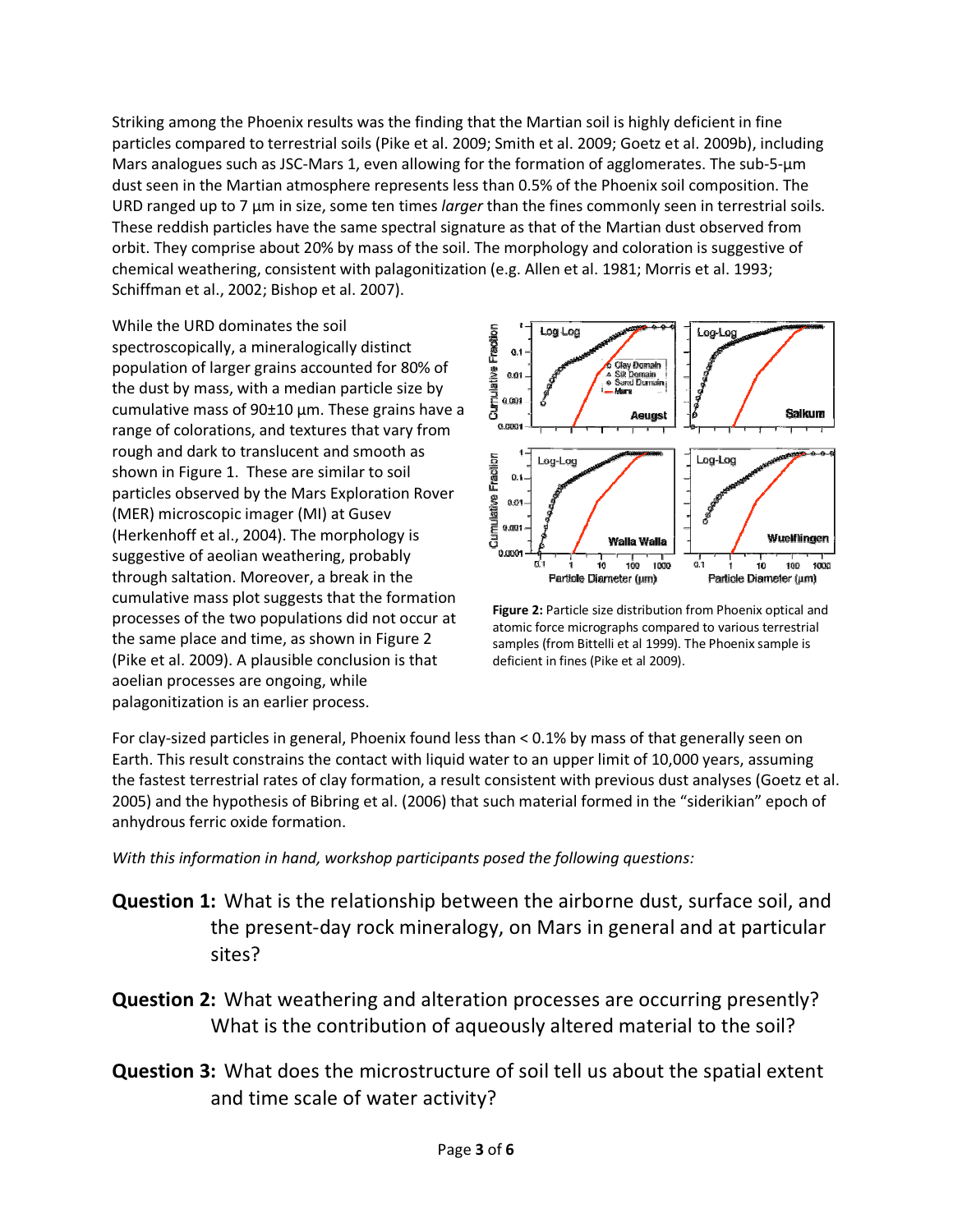- Question 4: How local or global is the material observed in the regolith? What is the spatial distribution? What is the capacity for transportation of sediment, and how might it have changed with time?
- Question 5: What are the dynamics of the upper meter or two of regolith? What is the exposure age of the surface? The exposure history of the subsurface?

## 2. Suggested approach to surface investigation

To address the above questions, workshop participants suggested the following types of surface investigations.

- Microanalysis: Using standard laboratory microanalytical techniques, go beyond optical imaging and further characterize morphology, mineralogy, and chemistry of dust. The specific methods are discussed in Section 3 below. In addition to new techniques, however, it is important to retrieve a comparative dataset to Phoenix and other missions. Understanding that dedicated microanalysis surface missions are unlikely, we suggest incorporation of increasingly ambitious microanalytical campaigns into future surface mobility missions.
- Diversity: Examine local differences in soils from a mobile platform. Examine global diversity by landing in multiple locations. Attempt to distinguish globally mixed material from globally similar genetic and alteration processes ("the same but different"). In particular, go to higher and older surfaces to study differences in chemical processes.
- Subsurface access: With modest subsurface access (of order 1-2 m. as specified for the ExoMars mission), study differences in soil due to surface/atmosphere interactions, radiation effects, thermal stresses, water exposure, etc. At higher latitudes, study effects of cryoturbation and other periglacial processes.
- Sample return. The study of dust and soil is particularly well suited to a "grab and go" sample return architecture. Phoenix results suggest that any given sample will contain particles of a variety of ages and origins, with both chemical and mineralogical diversity. A particularly important objective of such a mission would be dating of individual grains as a means of testing theories of chemical evolution over the history of the planet.

## 3. Microscopy and microanalysis

Microanalysis on Mars will enable us to understand the transport of dust in air, mediated by liquid water, or through solid phase processes such as cryoturbation; the possibility of finding evidence of surface chemical reactivity on soil particles, and understanding the role of such reactivity in determining microstructure; and the opportunity to study rock surface microstructure with the aim of determining the relationship between rocks and soil.

Microscopy: While atomic force microscopy (AFM) was sufficient to obtain an initial glimpse of submicron features, the preferred tool for such analysis will ultimately be scanning electron microscopy (SEM), which can potentially be implemented on Mars in the form of Environmental SEM (ESEM)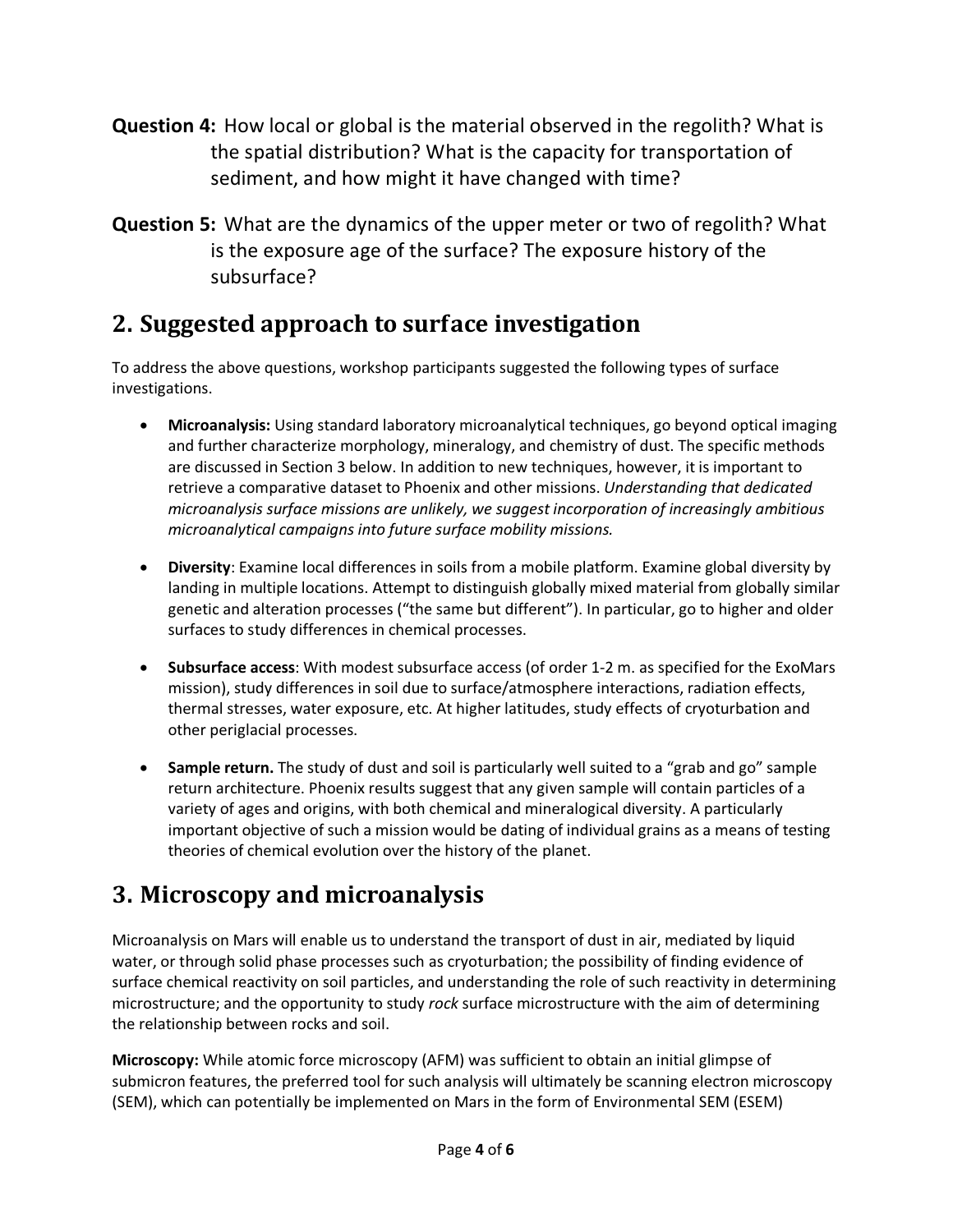without the need to introduce samples into a vacuum system. A practical performance target is 10 nm resolution from 1-20 KeV.

Compositional Microanalysis: The most straightforward method to mineralogically characterize individual soil particles is with energy dispersive x-ray spectroscopy (EDX), a popular enhancement to SEM that requires the addition of a solid state detector of the type already flown on Pathfinder, Spirit and Opportunity. EDX provides elemental composition much like APXS, but on a microscopic scale.

Structural Microanalysis: At micron scales, the same electron beam used for ESEM and EDX can be used for electron diffraction to characterize the mineral structure of individual particles.

Contextual (macro) analysis: Any microanalysis requires a contextual understanding of the target, beginning with orbital data. Such analysis emphasizes particle surface properties (preferably as a function of temperature). The central measurement is optical and near infrared microscopy, such as provided by the µ-OMEGA instrument developed for ExoMars. Additional mineralogical information can be provided by Raman spectroscopy, Mossbauer spectroscopy, and x-ray diffraction (XRD), while surface chemical information is best provided by x-ray photoelectron spectroscopy (XPS), Auger spectroscopy, or secondary ion mass spectroscopy (SIMS). Surface textural information is easily provided by the BET (Brunauer, Emmett, Teller) technique, which was utilized on the Viking landers. The BET method measures effective surface area with saturation and subsequent desorption of an inert gas.

## Summary and conclusions

NASA's strategy for orbital imagery has, sensibly, been a gradual progression from a global survey to high resolution imaging, culminating in the HiRISE dataset. Similarly, we have pursued a well reasoned strategy with respect to surface imagery: First capturing landforms and rocks; then meso-scale structures such as hematite concretions; and most recently, microscopically examining the structure of the dust itself as part of the Phoenix mission.

The high science yield of the Phoenix microscopy experiments (in the words of William Blake, we began "to see a world in a grain of sand") encourages us to weave a soil microanalysis campaign into the fabric of the Mars surface exploration program, moving beyond microscopy to chemical and mineralogical analysis of individual soil particles. In particular, we hope to test the long-held hypothesis that martian soils are largely homogeneous, representing a mantle of globally-distributed material.

In support of an *in situ* campaign we require the development of instruments such as SEM, EDX, and XPS. Laboratory and field investigations of potential Mars analogue materials are needed, including analysis of particle size, color, shape, mineralogy, and surface chemistry. We further require laboratory experiments to help us understand the importance of surface reactivity as a determinant of microstructure under martian conditions.

Finally, to the extent that the dust component of the soil proves to be uniformly distributed, sample return from any site will address many outstanding science questions concerning the planet as a whole, including the suitability of martian soil to support life.

## REFERENCES:

Allen, C. C., et al. Icarus, 45, 347-369 (1981) Banin, A., et al. In: H. H. Kieffer, et al. (eds.) Mars. Univ. of Arizona Press. 594-625 (1992).